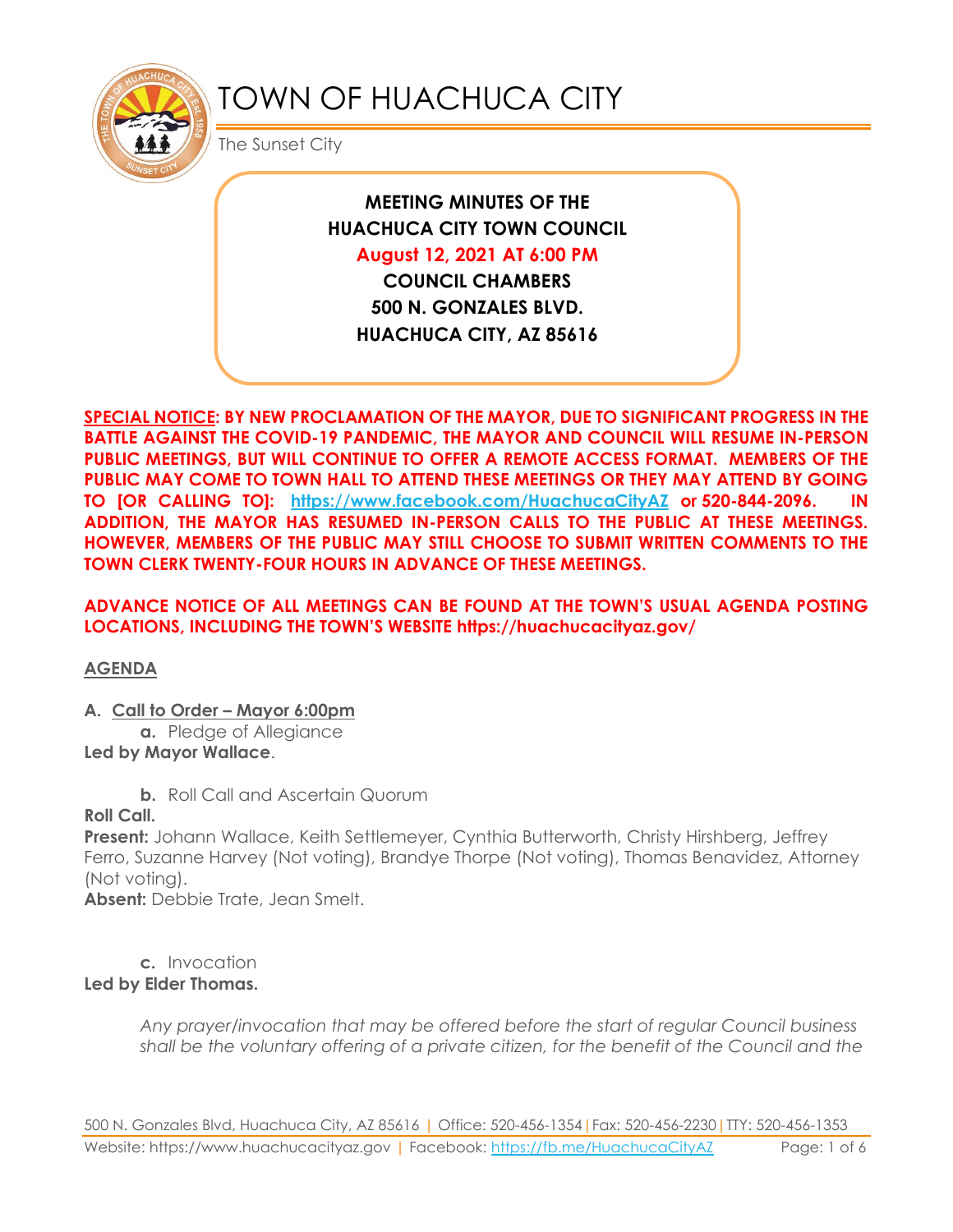*citizens present. The views or beliefs expressed by the prayer/invocation speaker have not been previously reviewed or approved by the Council, and the Council does not endorse the religious beliefs or views of this, or any other speaker. A list of volunteers is maintained by the Town Clerk's Office and interested persons should contact the Town Clerk's Office for further information.*

# **B. Call to the Public – Mayor**

*A.R.S. 38-431.01 states the Public Body may make an open call to the public during a public meeting, subject to reasonable time, place and manner restrictions, to allow individuals to address the public body on any issue within the jurisdiction of the Public Body. At the conclusion of an open call to the public, individual members of the Public Body may respond to criticism made by those who have addressed the Public Body, may ask staff to review a matter or may ask that a matter be put on a future agenda. However, members of the Public Body shall not discuss or take legal action on matters raised during an open call to the public unless the matters are properly noticed for discussion and legal action.*

# **C***.* **Consent Agenda - Mayor**

*All items listed in the Consent Agenda are considered routine matters and will be enacted by one motion of the Council. There will be no separate discussion of these items unless a Member of the Town Council requests that an item or items be removed for discussion. Council Members may ask questions without removal of the item from the Consent Agenda. Items removed from the Consent Agenda are considered in their normal sequence as listed on the agenda, unless called out of sequence.*

C.1 Approval of the Minutes of the Regular Council Meeting and Executive Session held on July 22, 2021.

C.2 Approval of the Payment Approval Report.

**Motion:** Items on the Consent Agenda, **Action:** Open for Discussion and/or Action, **Moved by** Johann Wallace, **Seconded by** Christy Hirshberg.

**Motion:** Items on the Consent Agenda, **Action:** Approve, **Moved by** Johann Wallace, **Seconded by Christy Hirshberg.** Motion passed unanimously.

## **D. Unfinished Business before the Council – Mayor**

*Public comment will be taken at the beginning of each agenda item, after the subject has been announced by the Mayor and explained by staff. Any citizen, who wishes, may speak one time for five minutes on each agenda item before or after Council discussion. Questions from Council Members, however, may be directed to staff or a member of the public through the Mayor at any time.*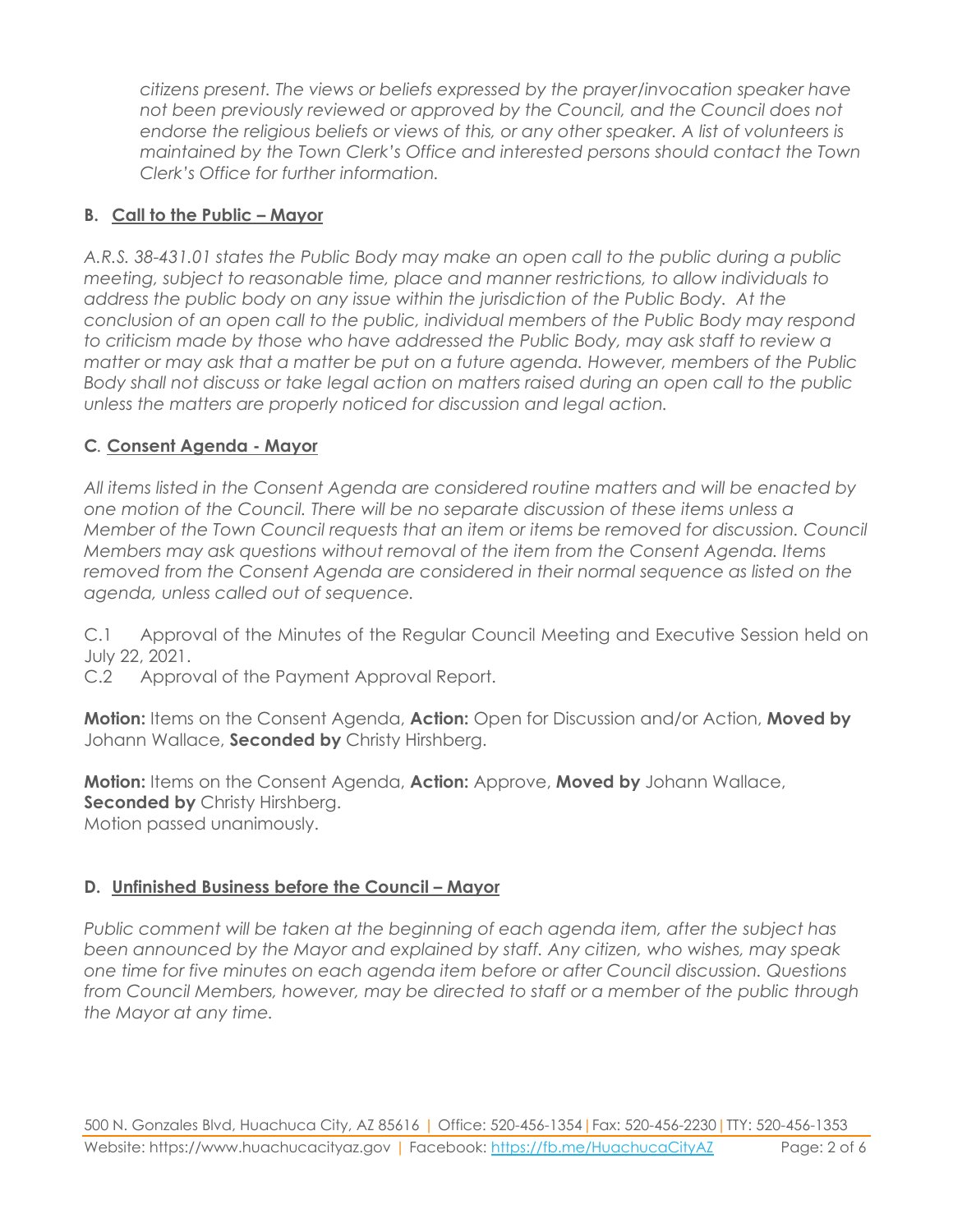# **E. New Business Before Council - Mayor**

*Public comment will be taken at the beginning of each agenda item, after the subject has been announced by the Mayor and explained by staff. Any citizen, who wishes, may speak one time for five minutes on each agenda item before or after Council discussion. Questions from Council Members, however, may be directed to staff or a member of the public through the Mayor at any time.*

**E.1 Discussion and or/Action [Town Attorney]: The Council might vote to go into executive [closed] session, pursuant to A.R.S. 38-431.03(A) (3) & (4), for legal advice, consultation and to direct its attorneys concerning the water rights adjudication in Maricopa County Case No. W1- 11-0245 ["***In Re the General Adjudication of All Rights to Use Water in the Gila River System and Source***"]. Following the executive session, the Council might take action to direct its attorneys.**

**Motion: Item E.1, Action: Open for Discussion and/or Action, Moved by Johann Wallace, Seconded by Christy Hirshberg.**

**Motion: 6:05pm Allowing Dr. Johnson and Mr. Halterman to remain, Action: Enter Executive Session, Moved by Johann Wallace, Seconded by Christy Hirshberg. Motion passed unanimously.**

**Motion: 6:24pm, Action: Close Executive Session and Open Back into Public, Moved by Johann Wallace, Seconded by Christy Hirshberg. Motion passed unanimously.**

**No Action to be taken.**

**E2 Discussion and/or Action [Mayor Wallace]: RESOLUTION NO. 2021-16 A RESOLUTION OF THE MAYOR AND COUNCIL OF THE TOWN OF HUACHUCA CITY, APPROVING A PURCHASE/SALE AGREEMENT WITH MOVING SERVICES, INC., TO SELL THE TOWN'S REAL PROPERTY LOCATED AT 300 HOWARD STREET.**

**Motion: Item E.2, Action: Open for Discussion and/or Action, Moved by Johann Wallace, Seconded by Christy Hirshberg.**

**Mayor Wallace confirms that all processes and procedures were followed.**

**Motion: Resolution 2021-16, Action: Approve, Moved by Johann Wallace, Seconded by Christy Hirshberg.**

**Motion passed unanimously.**

**E.3 Discussion and/or Action [Mayor Wallace]: Designation of new primary and alternate representatives to the Sierra Vista Metropolitan Planning Organization (SVMPO) Board. The SVMPO is a transportation policy and planning agency serving the City of Sierra Vista, the Town**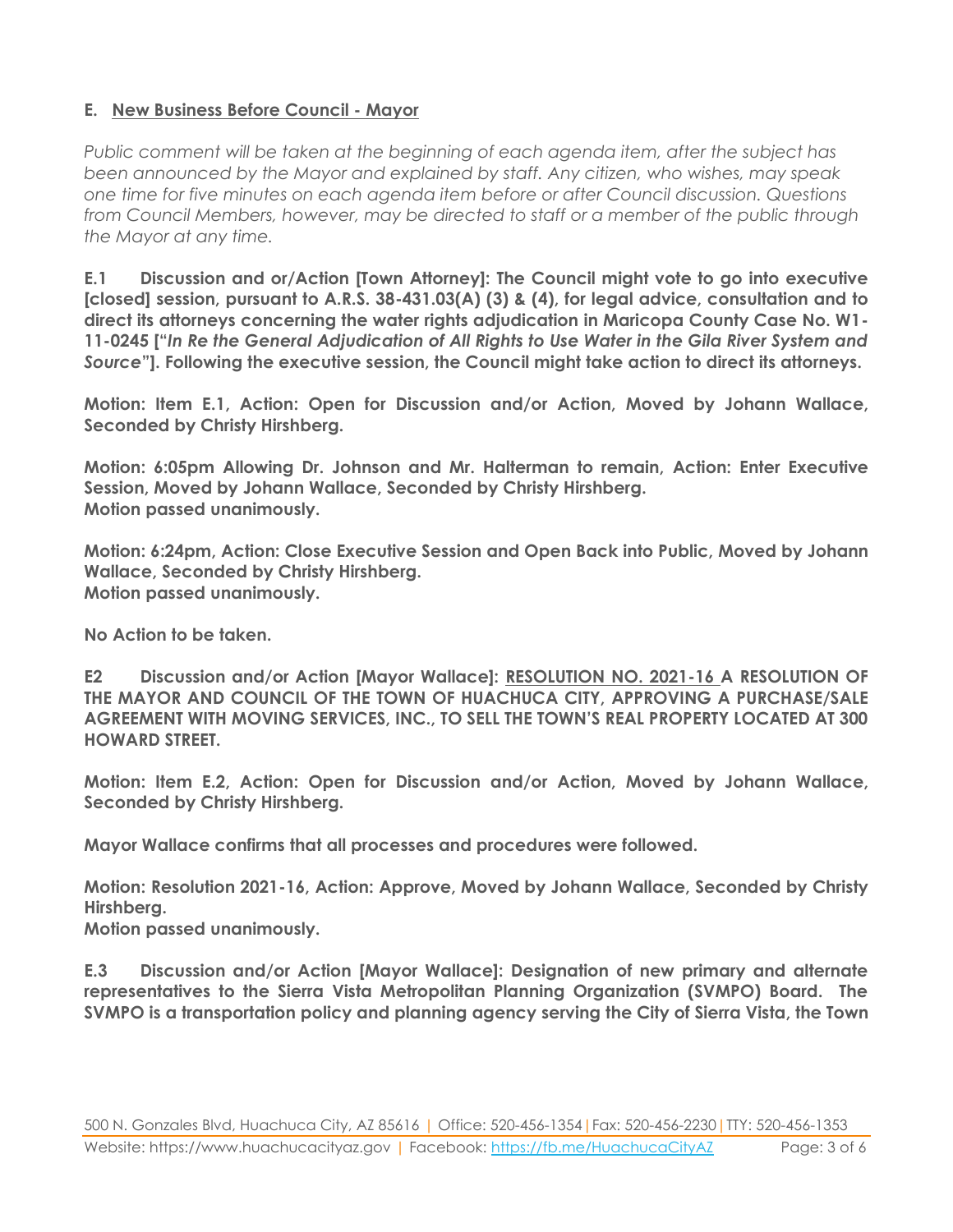**of Huachuca City and surrounding portions of Cochise County, in partnership with the Arizona Department of Transportation.**

**Motion: Item E.3, Action: Open for Discussion and/or Action, Moved by Johann Wallace, Seconded by Christy Hirshberg.**

**Mayor Wallace is unable to be the primary for this anymore.** 

**Motion: Councilmember Butterworth as the primary and Councilmember Settlemeyer as the alternate at the SVMPO., Action: Appoint, Moved by Johann Wallace, Seconded by Christy Hirshberg.**

**Motion passed unanimously.**

**E.4 Discussion and/or Action [Mayor Wallace]: Discussion with staff to begin determining the priorities for each of the Town's departments.**

**Motion: Item E.4, Action: Open for Discussion and/or Action, Moved by Johann Wallace, Seconded by Christy Hirshberg.**

**Mayor Wallace asks each department head to highlight their top ten priorities to bring back before Council for review at the second meeting in September.**

**Motion: Proceed as discussed, Action: Direct Staff, Moved by Johann Wallace, Seconded by Christy Hirshberg.**

**Motion passed unanimously.**

**E.5 Discussion Only [Mayor Wallace/Town Attorney]: Refresher presentation to Council concerning the Code of Conduct and conflicts of interest.**

**Motion: Item E.5, Action: Open for Discussion Only, Moved by Johann Wallace, Seconded by Christy Hirshberg.**

**Attorney Benavidez goes over conflicts of interest and Councilmember behaviors. He advises that even the appearance of a conflict of interest is a bad thing.**

**E.6 Discussion and/or Action [Mayor Wallace]: Council may direct staff concerning fire protection and emergency medical services, which presently are provided by Whetstone Fire District pursuant to an intergovernmental agreement which is due to expire at the end of the calendar year.** 

**Motion: Item E.6, Action: Open for Discussion and/or Action, Moved by Johann Wallace, Seconded by Christy Hirshberg.**

**Mayor Wallace requests that a staff and Council workgroup consisting of himself, Mayor Pro Tem Hirshberg, Jim Halterman, Chief Thies and Suzanne Harvey get together to determine the needs of the Town in order to put together an RFP for these services. We are currently under an extension with Whetstone Fire however his understanding is that those negotiations have stalled.**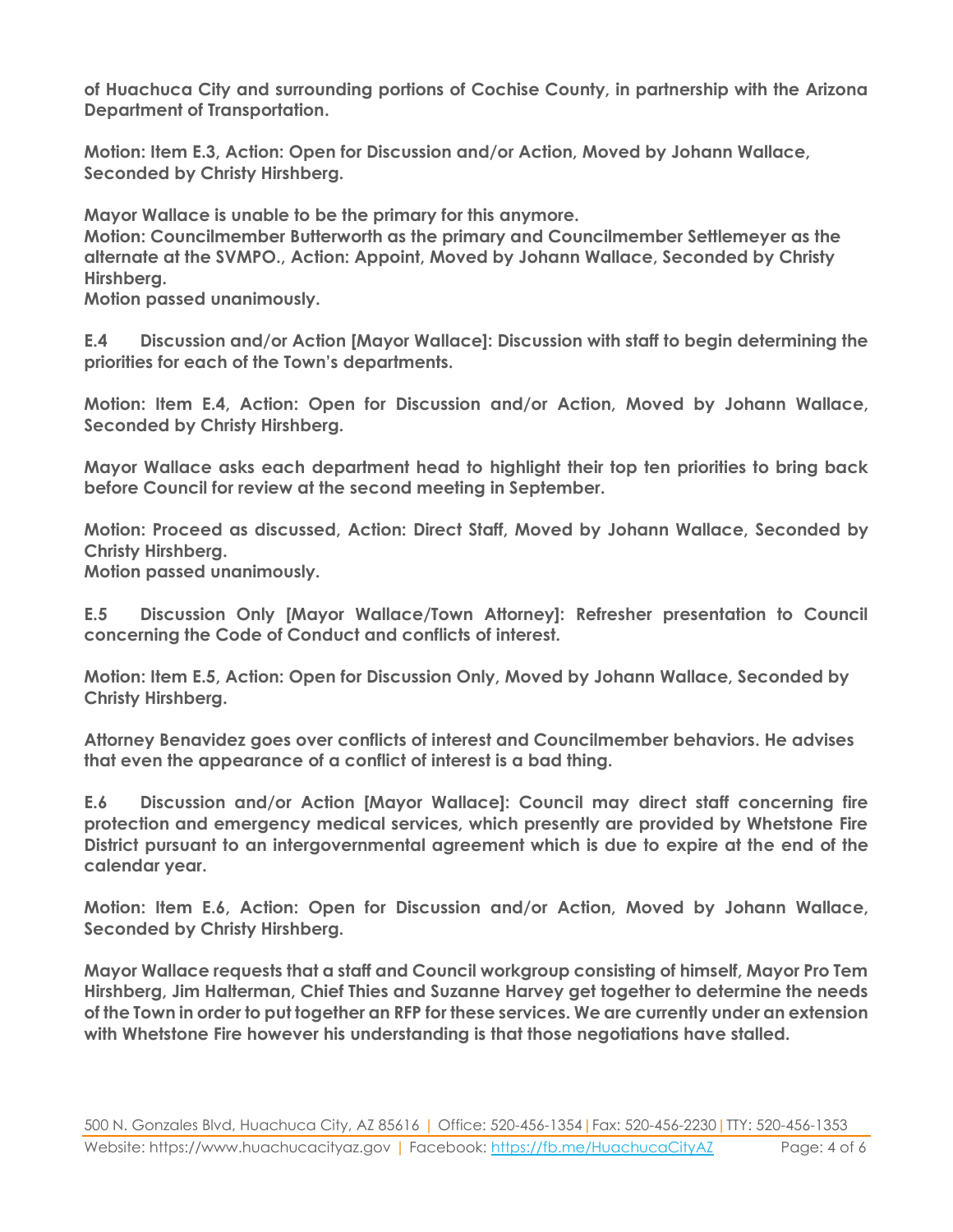**Motion: Develop an RFP for Fire Services based on the workgroup findings and bring back to Council for approval, Action: Direct Staff, Moved by Johann Wallace, Seconded by Christy Hirshberg.**

**Motion passed unanimously.**

**E.7 Discussion and/or Action [Mayor Wallace]: RESOLUTION NO. 2021-17 A RESOLUTION OF THE MAYOR AND COUNCIL OF THE TOWN OF HUACHUCA CITY, ARIZONA, AUTHORIZING THE TOWN TO ENTER INTO AN AGREEMENT WITH TOMBSTONE UNIFIED SCHOOL DISTRICT # 1 TO RESOLVE AN EASEMENT DISPUTE.**

**Motion: Item E.7, Action: Open for Discussion and/or Action, Moved by Johann Wallace, Seconded by Christy Hirshberg.**

**Mayor Wallace advises that the School Board approved this last night at their meeting. This will give us the road and the rest belongs to the school. In return we are giving them a one time water credit of \$27,000.00. They also pay for the recording and other fees associated with this. This rescinds prior easements and approvals.** 

**Motion: Resolution 2021-17, Action: Approve, Moved by Johann Wallace, Seconded by Christy Hirshberg. Motion passed unanimously.**

**E.8 Discussion and/or Action [Manager Harvey]: Approval of a Master Services Agreement with Terracon Engineering Consultants for as-needed services.** 

**Motion: Item E.8, Action: Open for Discussion and/or Action, Moved by Johann Wallace, Seconded by Christy Hirshberg.**

**Manager Harvey advises this is an agreement that needs to be in place, we use them for methane monitoring and other things and we only pay when we use their services.**

**Motion: The Master Services Agreement with Terracon for as-needed services, Action: Approve, Moved by Johann Wallace, Seconded by Christy Hirshberg. Motion passed unanimously.**

**F. Department Director Reports**

**Jim Halterman advises the equipment will begin arriving tomorrow at the sewer ponds. Stephanie Fulton advises there were a total of 79,450 minutes read during the summer reading program.**

**G. Items to be placed on future agendas**